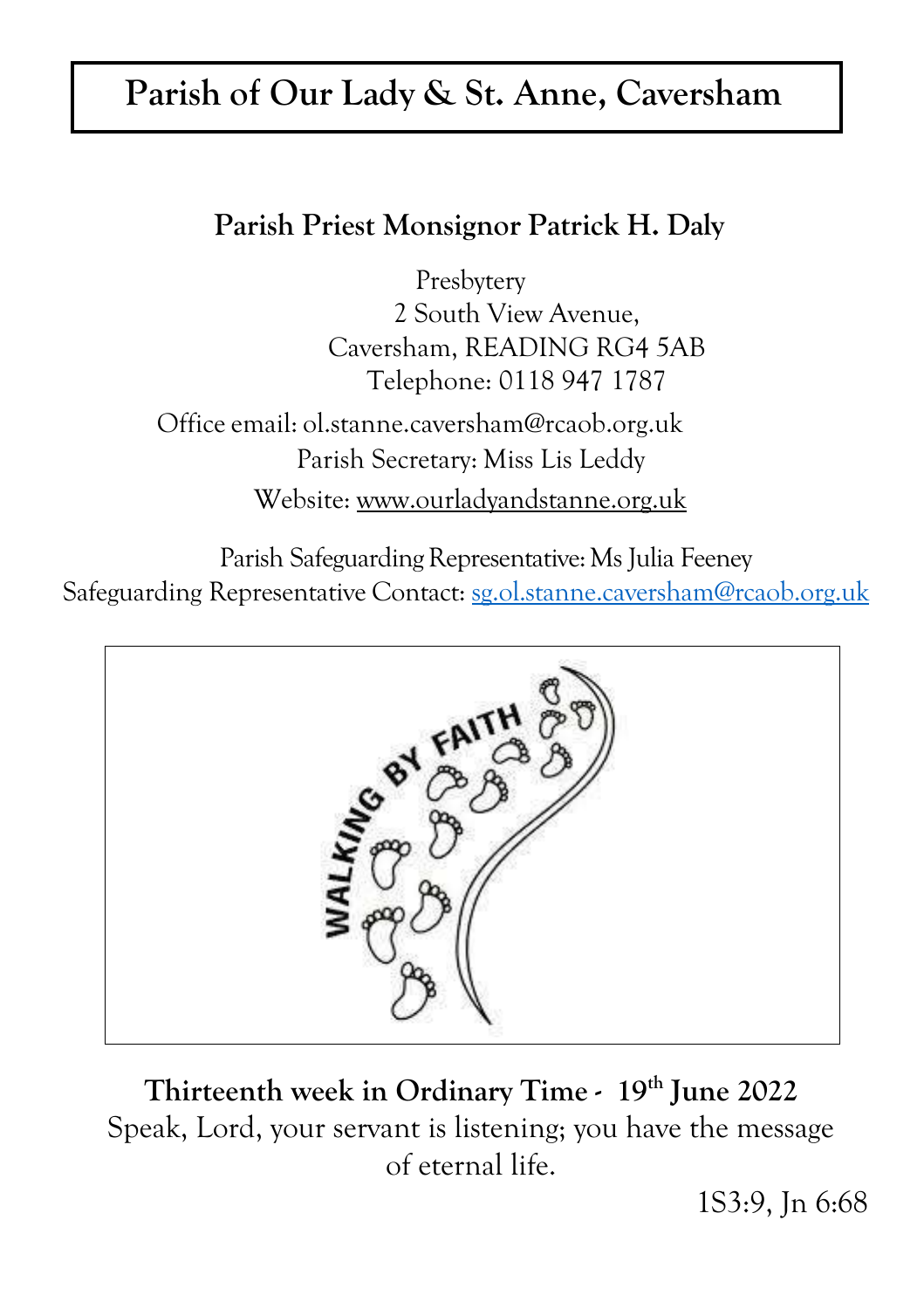#### **WELCOME**

Thank you to Fr David Sillince who will say Mass on Saturday evening and

Fr Richard Maniak who will offer Mass on Sunday morning.

#### **SOLEMNITY OF SAINTS PETER AND PAUL**

This is once more a holy day of obligation when Catholics should try to get to Mass. At 19.30 Fr Frank Turner SI from Campion Hall, Oxford will be offering Mass but we are still looking for a priest to say Mass in the morning.

## **SECOND COLLECTION**

This weekend there will be a second collection for the Pope's Day for Life. This year's focus is on caring for and valuing older people.

#### **ROCK N ALE SPONSORSHIP**

Do you own a small local business or do you work for a local business. Caversham Rock and Ale is looking for sponsors for this event. Last year over 600 people attended and had the best time. Sponsorship of £200 will get you a mention on the night and your company name on our Sponsors Board which will be displayed clearly on the evening.

If you work for a local company and you're uncomfortable about asking, give me a call and I will do the asking. Contact Margaret on 07789776327

#### **PARISH INCOME**

May Contactless Sun. offering: £ 781.80 May Building Fund: £ 22.62 Standing Orders:  $\qquad \qquad \text{£} \quad 2975.00$ 

**RIP** Please pray for the repose of the soul of Margaret Farriss, a former parishioner who died recently.

## **DONATION FROM PAUL PHILLIP'S NEIGHBOURS**

Paul's neighbours had a collection and have donated £70 to the building fund. 'In memory of a wonderful friend and neighbour.'

## **BLESSED HUGH FARINGDON OPEN DAY**

Are you looking for a Y7 place in 2023? Come and have a look round Bl. Hugh Faringdon Catholic School on 22nd September and find out what is on offer. Morning session 9am – 12noon Evening session 5pm – 7.30pm

**BACON BUTTIES** available in the Cenacle after 10am Mass on the first Sunday of the month - starting up again next weekend 3 rd July.

## **ST MARTINS SCHOOL SUMMER FAYRE**

You are warmly invited to the

St Martin's School International Summer Fayre, on Saturday 2nd July, 3pm - 5pm.

#### **OUR LADY'S LAMP**

The diary for this is now empty apart from one request on  $9^{th}$  July. You can make a request by email, by dropping a donation through the door in a labelled envelope or by using an envelope from the back of church.

The diocesan Privacy Policy is available at http[s://www.birminghamdiocese.org.uk/privacy-](http://www.birminghamdiocese.org.uk/privacy-policy) [policy](http://www.birminghamdiocese.org.uk/privacy-policy) or by request from the parish

office. Our Lady & St Anne Parish is part of the Archdiocese of Birmingham, Charity No.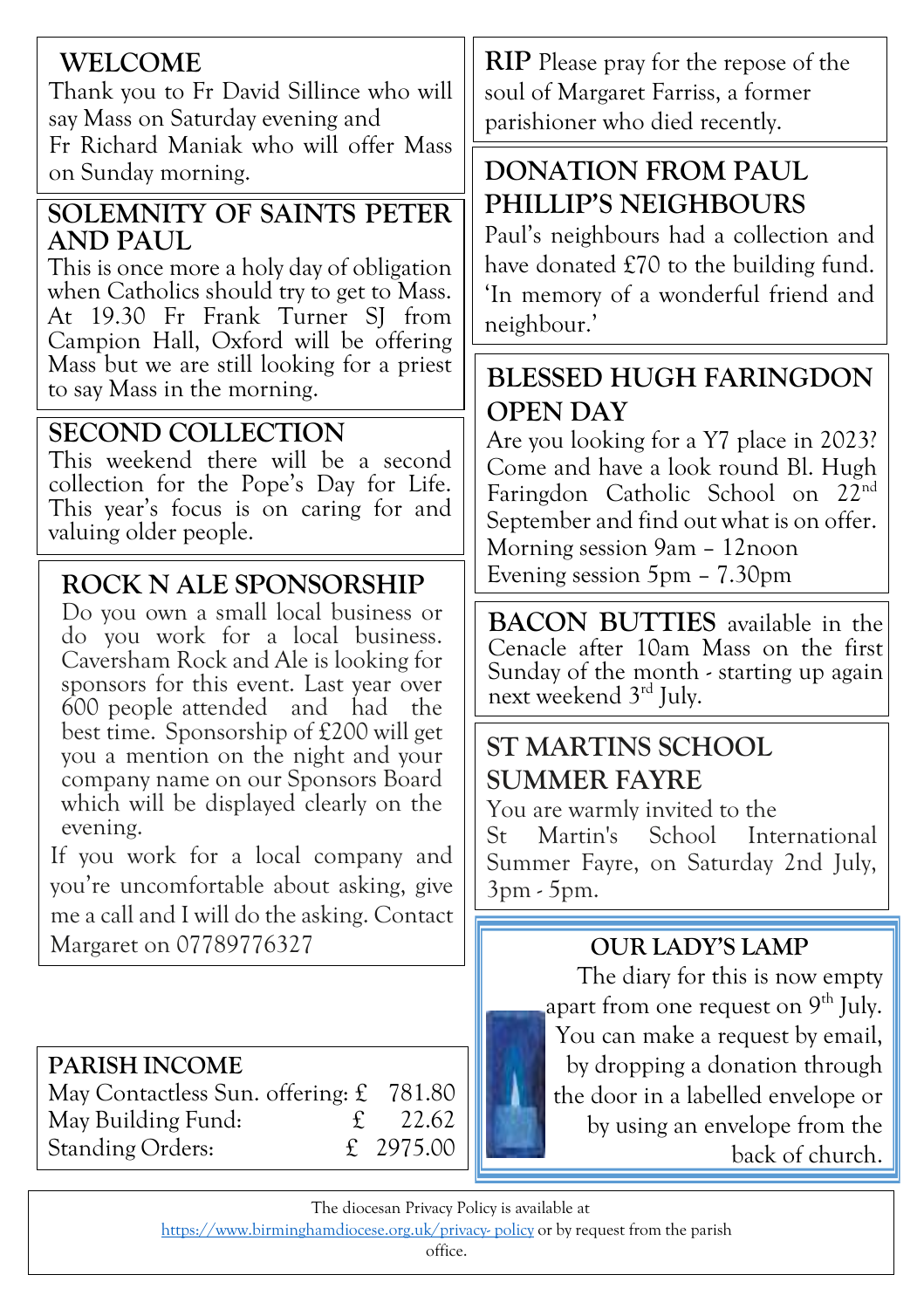#### **Background on the Gospel Reading**

Today's Gospel reading begins a long section unique to Luke's Gospel. Jesus begins his journey to Jerusalem, which will end with his ministry in Jerusalem. We read that Jesus' days for being "taken up" were fulfilled. The Greek word that Luke uses for "taken up" is the same word he uses to describe the Ascension. We also read that Jesus is determined to journey to Jerusalem. For Luke, Jesus ministry begins in Galilee and then is one long journey to Jerusalem. In Jerusalem he will meet his death but also enter into his glory. Only in Luke does Jesus then spend 40 days in Jerusalem instructing his disciples. It is in Jerusalem that his disciples wait after his Ascension to be sent the Holy Spirit on Pentecost. And it is from Jerusalem, in Luke's second volume, the Acts of the Apostles, that the Good News is spread to Rome and the ends of the earth.

Immediately Jesus is met with rejection, as a Samaritan village will not receive him because he is going to Jerusalem. There was animosity between Samaritans who worshipped on Mount Gerazim and Jews who worshipped in Jerusalem. Jesus was also rejected as he began his ministry in Galilee in Chapter 4. And he will be rejected for the last time when he reaches Jerusalem. James and John want to call down fire from heaven to destroy the people in the village, but Jesus rebukes them and moves on. There is often the temptation to use violence to achieve right. Jesus has come to break this temptation. He is aware that he must undergo violence himself before he can enter his glory.

The rest of today's reading is about the radical demands of discipleship. The three people who volunteer to become disciples on this journey show that they do not understand the demands Jesus will make of them. Neither care of self, care for the dead, nor care of one's family (as required by the Fourth Commandment) can come before the demands of discipleship. Jesus reminds the first volunteer, who would go wherever Jesus goes, that animals in the wild have more security than do Jesus and his followers. The second, who wants to bury a parent, is reminded that the demands of proclaiming the Kingdom of God take precedence. And the third, who wants to say farewell to his family, is reminded that once you put your hand to the plough you cannot look back or the furrow will be crooked. Such a person is not ready for the Kingdom of God.

Jesus seems harsh here, but he is only asking of his disciples what he asks of himself. Jesus' unconditional commitment to God's saving work will demand of him his life. He knows this, but the disciples do not understand. Jesus does not want anyone to rush into discipleship, because the demands of discipleship require everyone considering it to be aware of the cost, make Jesus and his mission central to his life, and then go forward without looking back. Taken from: [https://www.loyolapress.com/catholic-resources/liturgical-year/sunday](https://www.loyolapress.com/catholic-resources/liturgical-year/sunday-connection/13th-sunday-in-ordinary-time-c-sunday-connection/)[connection/13th-sunday-in-ordinary-time-c-sunday-connection/](https://www.loyolapress.com/catholic-resources/liturgical-year/sunday-connection/13th-sunday-in-ordinary-time-c-sunday-connection/)